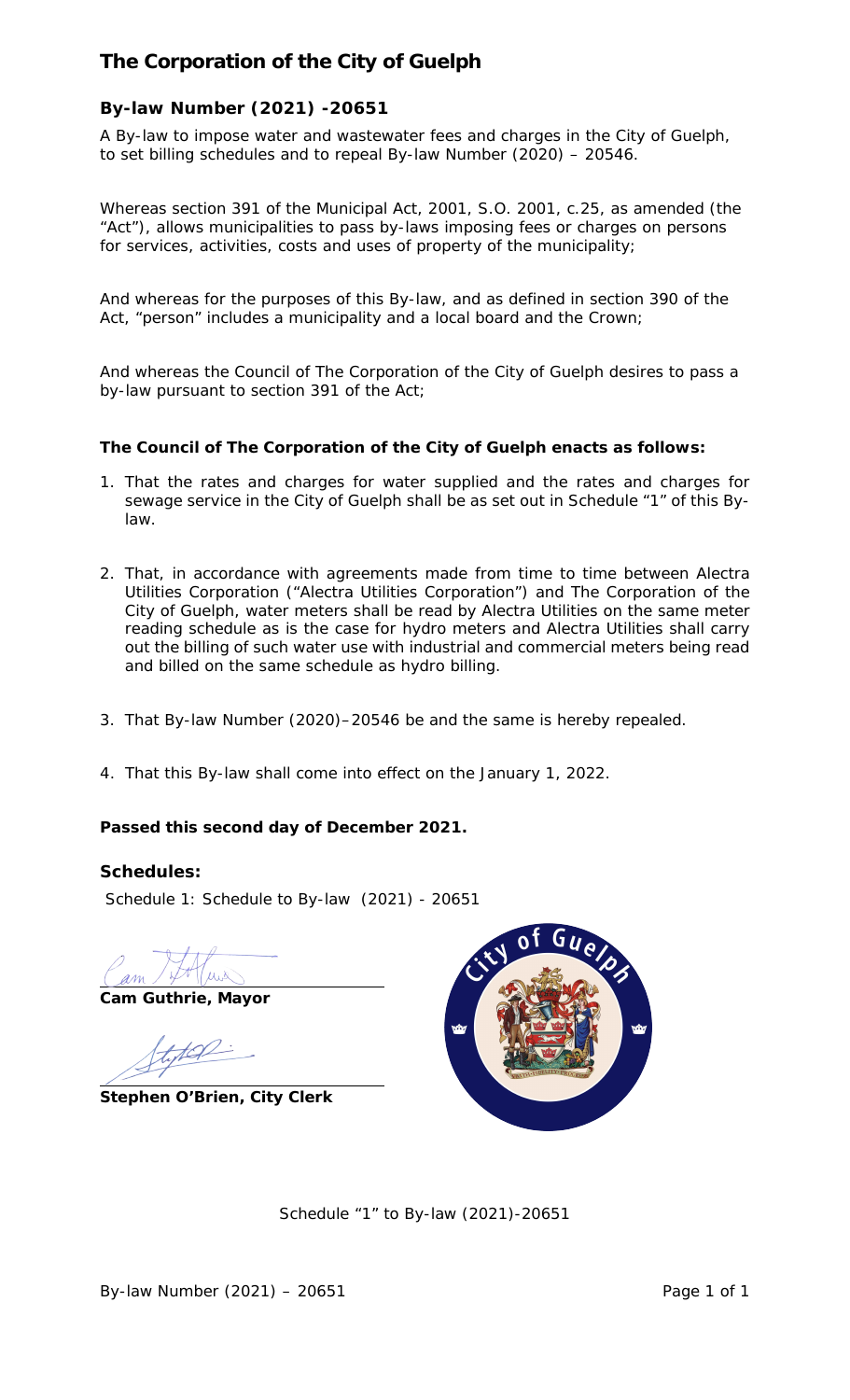# **Water, Wastewater**

# **Table 1 (Table 63) - Water Daily Basic Service Charges – based on meter size**

|                                   | 2021 fee | 2022 fee | Increase/<br>(decrease) | <b>Effective</b><br>starting | 2023 fee | Increase/<br>(decrease) | Effective<br>starting |
|-----------------------------------|----------|----------|-------------------------|------------------------------|----------|-------------------------|-----------------------|
| $5/8$ inches $-15$<br>millimetres | \$0.26   | \$0.26   | 0.0%                    | January 1,<br>2022           | \$0.26   | 0.0%                    | March 1,<br>2023      |
| $3/4$ inches $-20$<br>millimetres | \$0.26   | \$0.26   | 0.0%                    | January 1,<br>2022           | \$0.26   | 0.0%                    | March 1,<br>2023      |
| 1 inches $-25$<br>millimetres     | \$0.35   | \$0.35   | 0.0%                    | January 1,<br>2022           | \$0.35   | 0.0%                    | March 1,<br>2023      |
| 1.5 inches $-40$<br>millimetres   | \$0.91   | \$0.91   | 0.0%                    | January 1,<br>2022           | \$0.91   | 0.0%                    | March 1,<br>2023      |
| 2 inches $-50$<br>millimetres     | \$1.99   | \$1.99   | 0.0%                    | January 1,<br>2022           | \$1.99   | 0.0%                    | March 1,<br>2023      |
| 3 inches $-75$<br>millimetres     | \$4.21   | \$4.21   | 0.0%                    | January 1,<br>2022           | \$4.21   | 0.0%                    | March 1,<br>2023      |
| 4 inches $-100$<br>millimetres    | \$7.26   | \$7.26   | 0.0%                    | January 1,<br>2022           | \$7.26   | 0.0%                    | March 1,<br>2023      |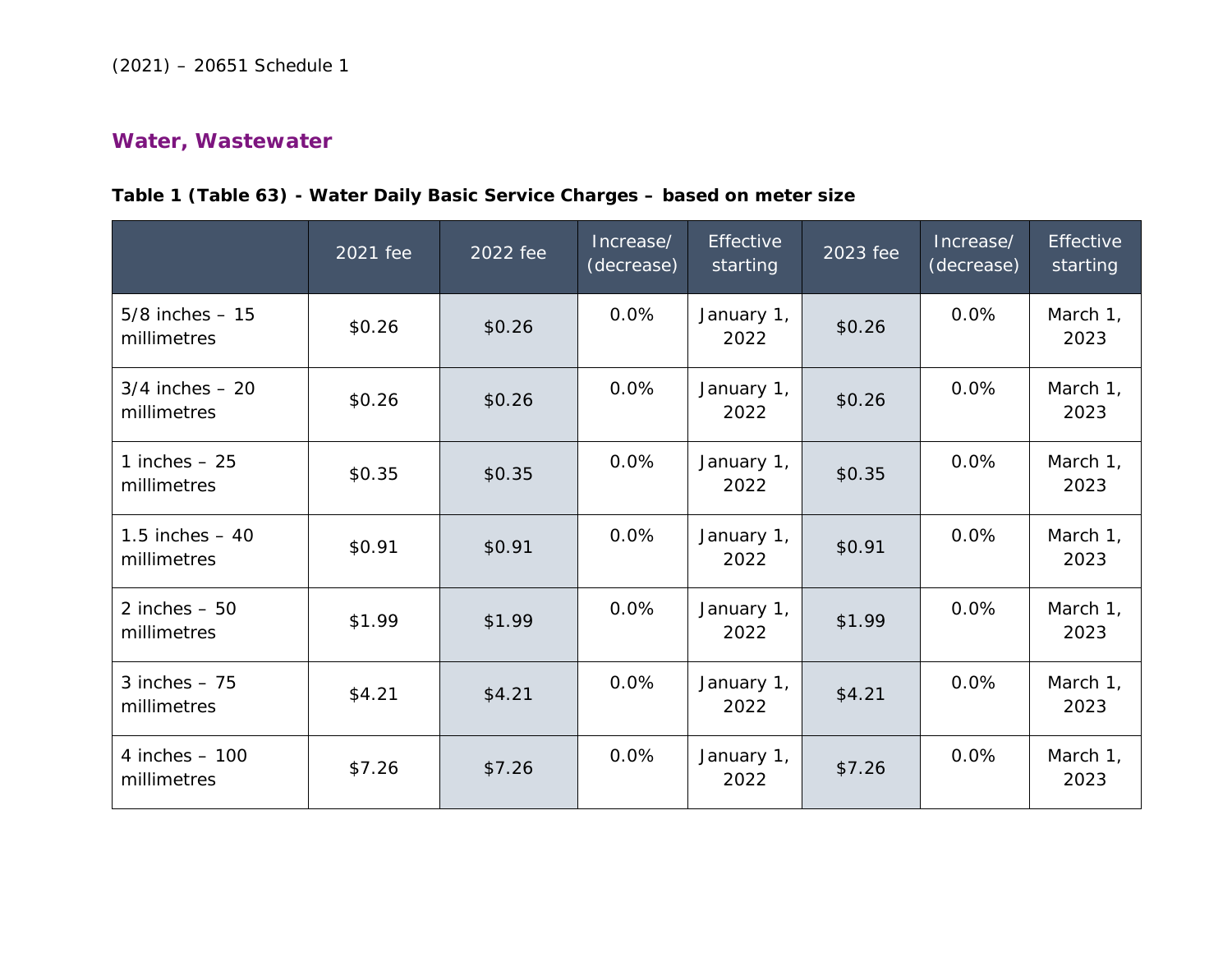|                                  | 2021 fee | 2022 fee | Increase/<br>(decrease) | <b>Effective</b><br>starting | 2023 fee | Increase/<br>(decrease) | <b>Effective</b><br>starting |
|----------------------------------|----------|----------|-------------------------|------------------------------|----------|-------------------------|------------------------------|
| $6$ inches $-150$<br>millimetres | \$13.61  | \$13.61  | 0.0%                    | January 1,<br>2022           | \$13.61  | 0.0%                    | March 1,<br>2023             |
| $8$ inches $-200$<br>millimetres | \$23.71  | \$23.71  | 0.0%                    | January 1,<br>2022           | \$23.71  | 0.0%                    | March 1,<br>2023             |
| 10 inches $-250$<br>millimetres  | \$39.14  | \$39.14  | 0.0%                    | January 1,<br>2022           | \$39.14  | 0.0%                    | March 1,<br>2023             |

# **Table 2 (Table 64) - Wastewater Daily Basic Service Charges – based on r meter size**

|                                     | 2021 fee | 2022 fee | Increase/<br>(decrease) | Effective<br>starting | 2023 fee | Increase/<br>(decrease) | <b>Effective</b><br>starting |
|-------------------------------------|----------|----------|-------------------------|-----------------------|----------|-------------------------|------------------------------|
| $5/8$ inches $-15$<br>millimetres   | \$0.32   | \$0.32   | 0.0%                    | January 1,<br>2022    | \$0.32   | 0.0%                    | March 1,<br>2023             |
| $3/4$ inches $-20$<br>millimetres   | \$0.32   | \$0.32   | 0.0%                    | January 1,<br>2022    | \$0.32   | 0.0%                    | March 1,<br>2023             |
| 1 inches $-25$<br>millimetres       | \$0.52   | \$0.52   | 0.0%                    | January 1,<br>2022    | \$0.52   | 0.0%                    | March 1,<br>2023             |
| 1 $1/2$ inches $-40$<br>millimetres | \$1.37   | \$1.37   | 0.0%                    | January 1,<br>2022    | \$1.37   | 0.0%                    | March 1,<br>2023             |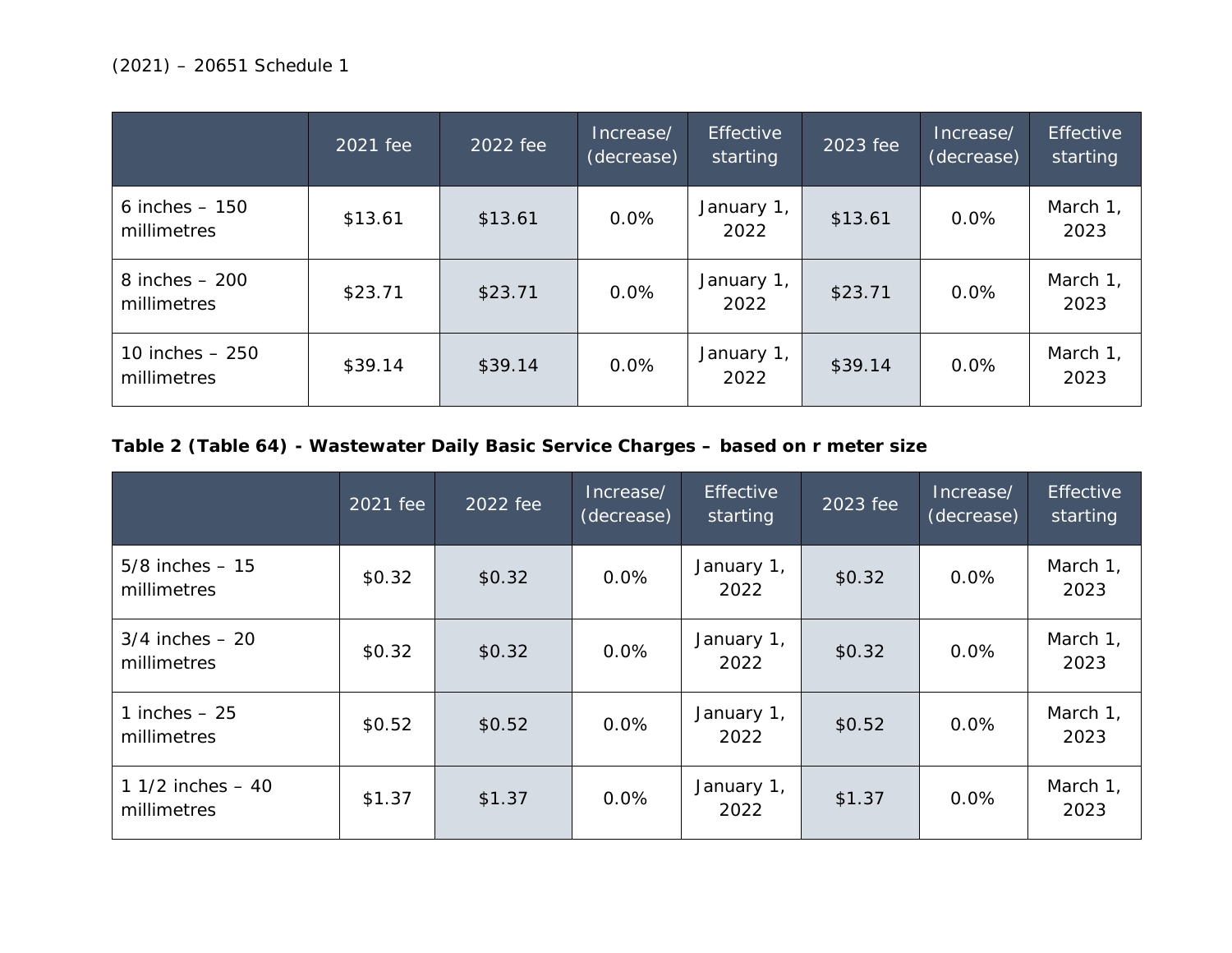|                                 | 2021 fee | 2022 fee | Increase/<br>(decrease) | Effective<br>starting | $\overline{2023}$ fee | Increase/<br>(decrease) | <b>Effective</b><br>starting |
|---------------------------------|----------|----------|-------------------------|-----------------------|-----------------------|-------------------------|------------------------------|
| 2 inches $-50$<br>millimetres   | \$3.09   | \$3.09   | 0.0%                    | January 1,<br>2022    | \$3.09                | 0.0%                    | March 1,<br>2023             |
| 3 inches $-75$<br>millimetres   | \$6.27   | \$6.27   | 0.0%                    | January 1,<br>2022    | \$6.27                | 0.0%                    | March 1,<br>2023             |
| 4 inches $-100$<br>millimetres  | \$11.22  | \$11.22  | 0.0%                    | January 1,<br>2022    | \$11.22               | 0.0%                    | March 1,<br>2023             |
| 6 inches $-150$<br>millimetres  | \$21.08  | \$21.08  | 0.0%                    | January 1,<br>2022    | \$21.08               | 0.0%                    | March 1,<br>2023             |
| 8 inches $-200$<br>millimetres  | \$37.13  | \$37.13  | 0.0%                    | January 1,<br>2022    | \$37.13               | 0.0%                    | March 1,<br>2023             |
| 10 inches $-250$<br>millimetres | \$61.87  | \$61.87  | 0.0%                    | January 1,<br>2022    | \$61.87               | 0.0%                    | March 1,<br>2023             |

# **Table 3 (Table 66) - Water and Wastewater Volume Charges**

|                         | 2021 fee | 2022 fee | Increase/<br>(decrease) | <b>Effective</b><br>starting | 2023 fee | Increase/<br>(decrease) | <b>Effective</b><br>starting |
|-------------------------|----------|----------|-------------------------|------------------------------|----------|-------------------------|------------------------------|
| Water – per cubic metre | \$1.82   | \$1.87   | 2.7%                    | January 1,<br>2022           | \$1.95   | 4.3%                    | March 1<br>2023              |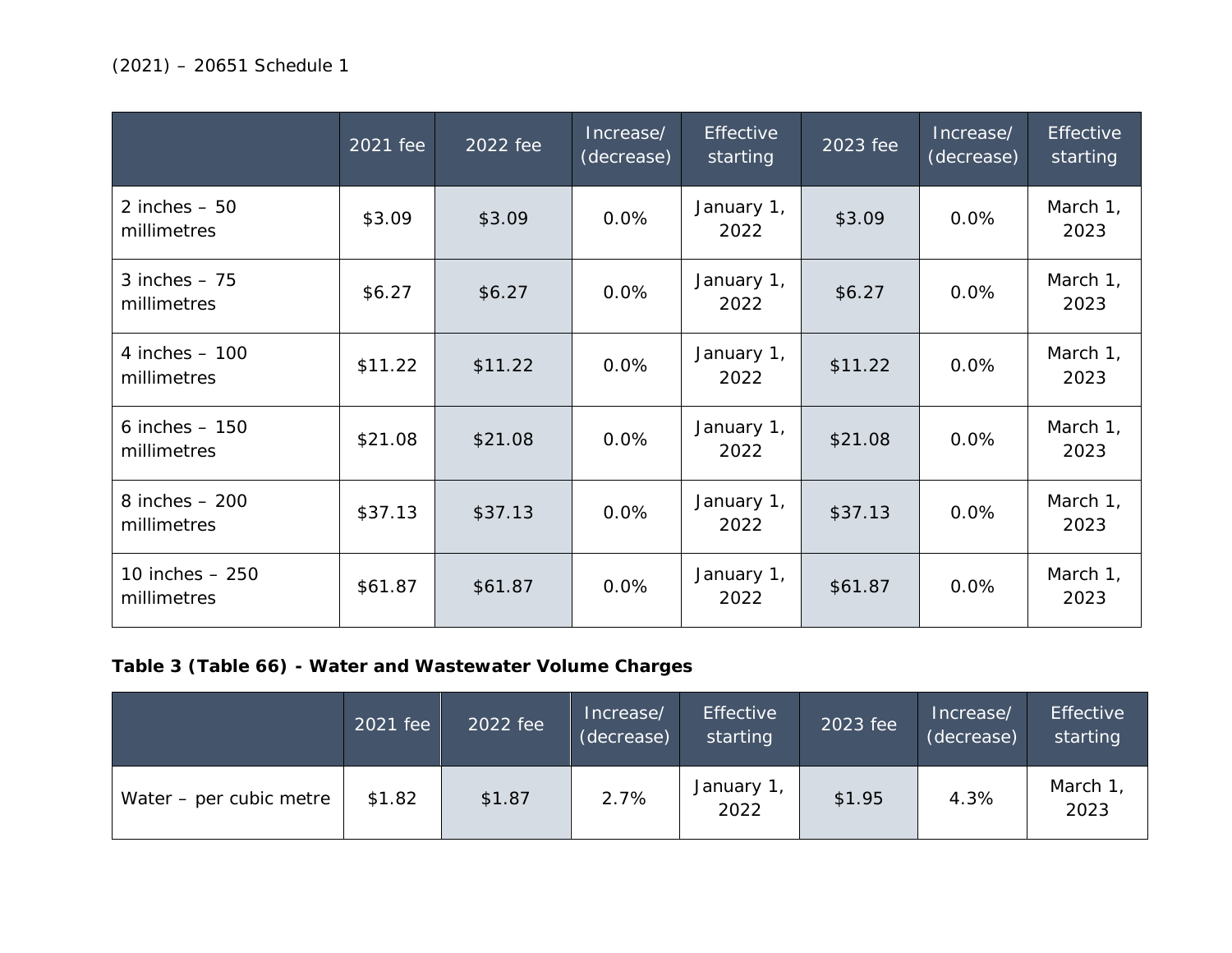|                                 | 2021 fee | 2022 fee | Increase/<br>(decrease) | <b>Effective</b><br>starting | 2023 fee | Increase/<br>(decrease) | <b>Effective</b><br>starting |
|---------------------------------|----------|----------|-------------------------|------------------------------|----------|-------------------------|------------------------------|
| Wastewater - per cubic<br>metre | \$1.94   | \$1.99   | 2.6%                    | January 1,<br>2022           | \$2.05   | 3.0%                    | March 1<br>2023              |

In the event that a billing period commences before and ends after the day that this Schedule comes into effect, the water and wastewater volume charges for that period shall be assessed proportionately, based on the number of days water was supplied before and after the day that this Schedule came into effect.

### **Table 4 (Table 67) - Water Meter Connection Charges**

|                                            | 2021 fee | 2022 fee | Increase/<br>(decrease) | <b>Effective</b><br>starting | 2023 fee | Increase/<br>(decrease) | <b>Effective</b><br>starting |
|--------------------------------------------|----------|----------|-------------------------|------------------------------|----------|-------------------------|------------------------------|
| $5/8 \times 1/2$ inch $-15$<br>millimetres | \$310.98 | \$328.01 | 5.5%                    | January 1,<br>2022           | \$333.99 | 1.8%                    | January 1,<br>2023           |
| $5/8 \times 3/4$ inch $-15$<br>millimetres | \$312.00 | \$328.01 | 5.1%                    | January 1,<br>2022           | \$333.99 | 1.8%                    | January 1,<br>2023           |
| $3/4$ inch $-20$<br>millimetres            | \$334.91 | \$358.56 | 7.1%                    | January 1,<br>2022           | \$365.12 | 1.8%                    | January 1,<br>2023           |
| $3/4 \times 1$ inch $-20$<br>millimetres   | \$343.03 | \$361.13 | 5.3%                    | January 1,<br>2022           | \$367.58 | 1.8%                    | January 1,<br>2023           |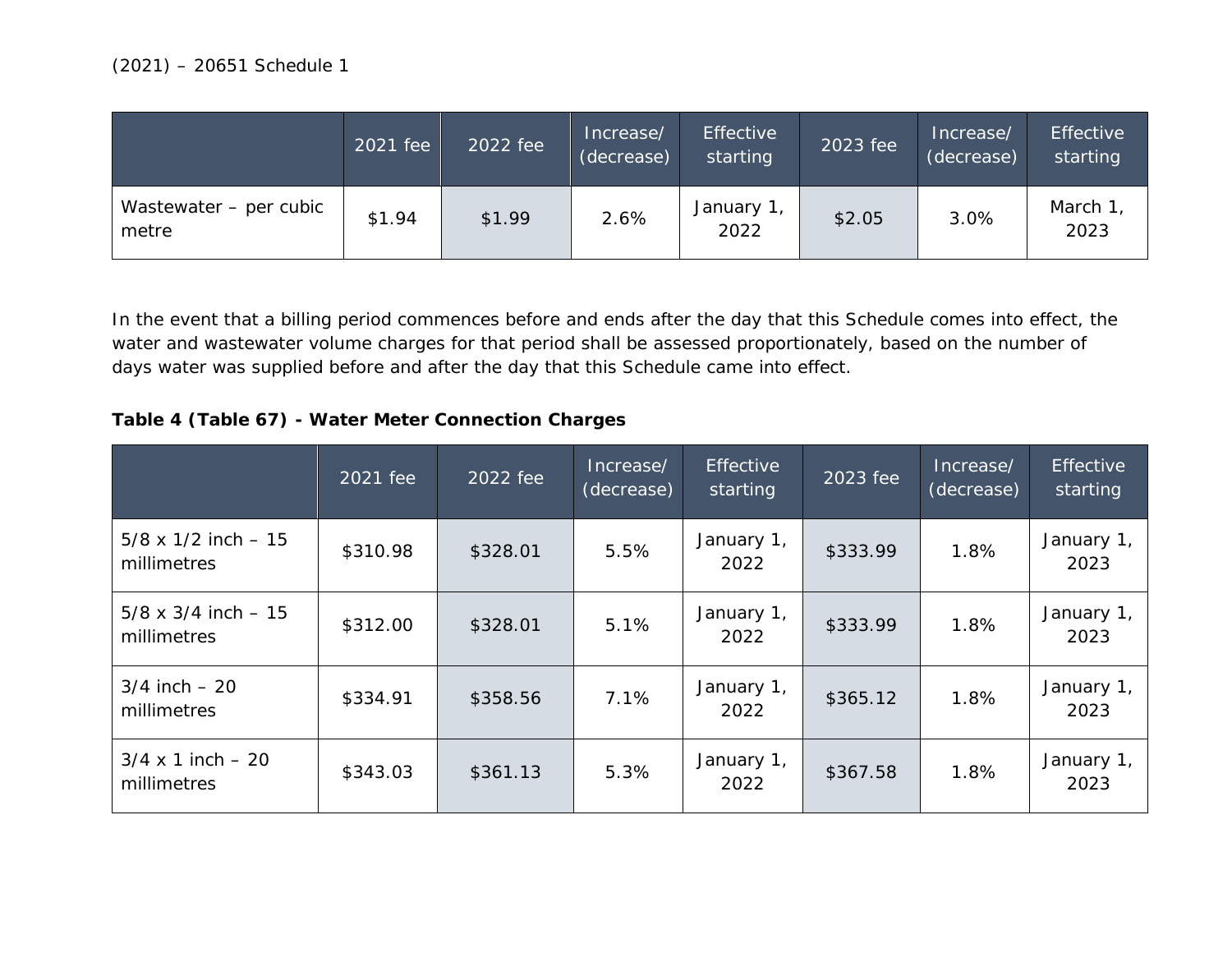|                                   | 2021 fee                           | 2022 fee                        | Increase/<br>(decrease) | <b>Effective</b><br>starting | 2023 fee                           | Increase/<br>(decrease) | <b>Effective</b><br>starting |
|-----------------------------------|------------------------------------|---------------------------------|-------------------------|------------------------------|------------------------------------|-------------------------|------------------------------|
| 1 inch $-25$<br>millimetres       | Set by<br>Water<br><b>Services</b> | Set by Water<br><b>Services</b> | No change               | January 1,<br>2022           | Set by<br>Water<br><b>Services</b> | No change               | January 1,<br>2023           |
| 1 1/2 inches $-40$<br>millimetres | Set by<br>Water<br><b>Services</b> | Set by Water<br><b>Services</b> | No change               | January 1,<br>2022           | Set by<br>Water<br><b>Services</b> | No change               | January 1,<br>2023           |
| 2 inches $-50$<br>millimetres     | Set by<br>Water<br><b>Services</b> | Set by Water<br><b>Services</b> | No change               | January 1,<br>2022           | Set by<br>Water<br><b>Services</b> | No change               | January 1,<br>2023           |
| 3 inches-75<br>millimetres        | Set by<br>Water<br><b>Services</b> | Set by Water<br><b>Services</b> | No change               | January 1,<br>2022           | Set by<br>Water<br><b>Services</b> | No change               | January 1,<br>2023           |
| 4 inches $-100$<br>millimetres    | Set by<br>Water<br>Services        | Set by Water<br><b>Services</b> | No change               | January 1,<br>2022           | Set by<br>Water<br><b>Services</b> | No change               | January 1,<br>2023           |
| $6$ inches $-150$<br>millimetres  | Set by<br>Water<br><b>Services</b> | Set by Water<br><b>Services</b> | No change               | January 1,<br>2022           | Set by<br>Water<br><b>Services</b> | No change               | January 1,<br>2023           |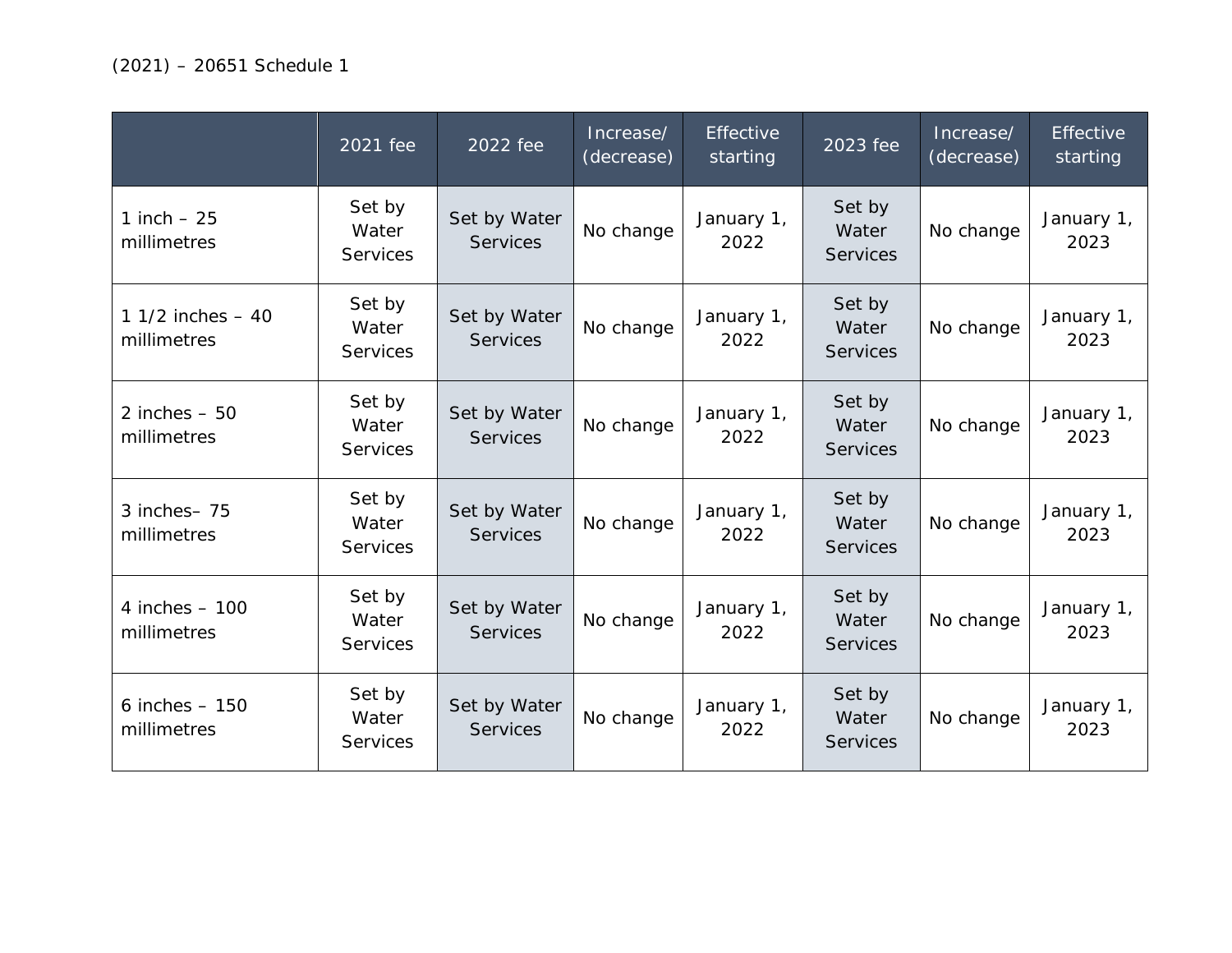|                                  | 2021 fee                           | 2022 fee                        | Increase/<br>(decrease) | <b>Effective</b><br>starting | 2023 fee                           | Increase/<br>(decrease) | <b>Effective</b><br>starting |
|----------------------------------|------------------------------------|---------------------------------|-------------------------|------------------------------|------------------------------------|-------------------------|------------------------------|
| $8$ inches $-200$<br>millimetres | Set by<br>Water<br><b>Services</b> | Set by Water<br><b>Services</b> | No change               | January 1,<br>2022           | Set by<br>Water<br><b>Services</b> | No change               | January 1,<br>2023           |
| 10 inches $-250$<br>millimetres  | Set by<br>Water<br><b>Services</b> | Set by Water<br><b>Services</b> | No change               | January 1,<br>2022           | Set by<br>Water<br><b>Services</b> | No change               | January 1<br>2023            |

Water Meter connection charges are payable on invoice provided after the installation of the water meter by Water Services staff. Meter types are chosen by Water Services to ensure accurate customer metering and billing. Water meters 1 (one) inch through 10(ten) inch must be approved by Water Services to ensure appropriate sizing. Water Services will set the Meter Connection Charge for water meters of these sizes at time of approval.

## **Table 5 (Table 68) - Water meter testing charges**

|                                            | 2021 fee | 2022 fee | Increase/<br>(decrease) | <b>Effective</b><br>starting | 2023 fee | Increase/<br>(decrease) | <b>Effective</b><br>starting |
|--------------------------------------------|----------|----------|-------------------------|------------------------------|----------|-------------------------|------------------------------|
| $5/8 \times 1/2$ inch $-15$<br>millimetres | \$272.00 | \$396.00 | 45.6%                   | January 1,<br>2022           | \$402.00 | 1.5%                    | January 1<br>2023            |
| $5/8 \times 3/4$ inch $-15$<br>millimetres | \$272.00 | \$396.00 | 45.6%                   | January 1,<br>2022           | \$402.00 | 1.5%                    | January 1<br>2023            |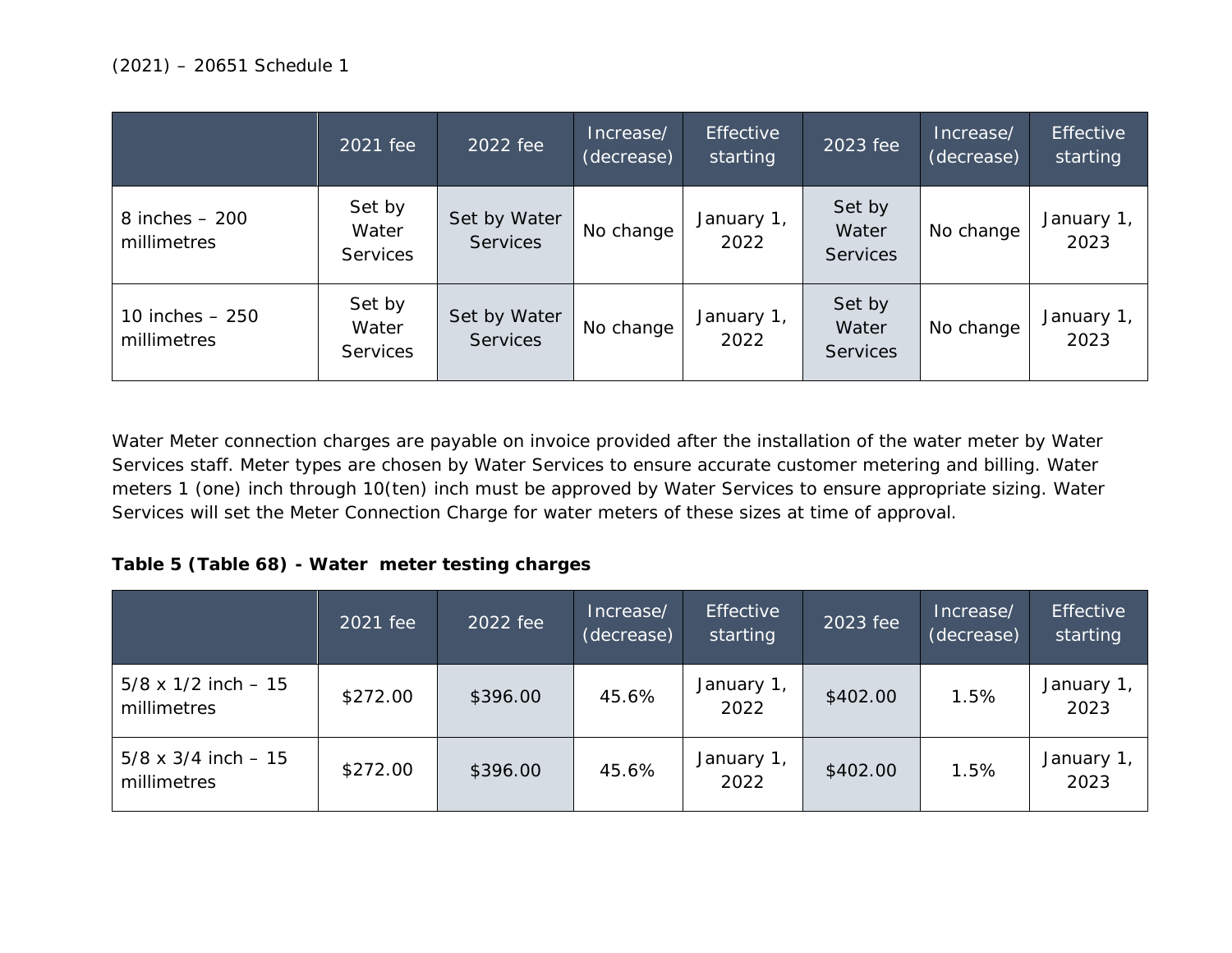|                                          | 2021 fee                           | 2022 fee                        | Increase/<br>(decrease) | <b>Effective</b><br>starting | 2023 fee                           | Increase/<br>(decrease) | Effective<br>starting |
|------------------------------------------|------------------------------------|---------------------------------|-------------------------|------------------------------|------------------------------------|-------------------------|-----------------------|
| $3/4$ inch $-20$<br>millimetres          | \$284.00                           | \$408.00                        | 43.7%                   | January 1,<br>2022           | \$415.00                           | 1.7%                    | January 1,<br>2023    |
| $3/4 \times 1$ inch $-20$<br>millimetres | \$284.00                           | \$408.00                        | 43.7%                   | January 1,<br>2022           | \$415.00                           | 1.7%                    | January 1,<br>2023    |
| 1 inch $-25$<br>millimetres              | \$291.00                           | \$417.00                        | 43.3%                   | January 1,<br>2022           | \$424.00                           | 1.7%                    | January 1,<br>2023    |
| 1 1/2 inches $-40$<br>millimetres        | \$310.00                           | \$440.00                        | 41.9%                   | January 1,<br>2022           | \$447.00                           | 1.6%                    | January 1,<br>2023    |
| 2 inches $-50$<br>millimetres            | \$366.00                           | \$447.00                        | 22.1%                   | January 1,<br>2022           | \$454.00                           | 1.60%                   | January 1,<br>2023    |
| 3 inches-75<br>millimetres               | Set by<br>Water<br><b>Services</b> | Set by Water<br><b>Services</b> | No change               | January 1,<br>2022           | Set by<br>Water<br><b>Services</b> | No change               | January 1,<br>2023    |
| 4 inches $-100$<br>millimetres           | Set by<br>Water<br><b>Services</b> | Set by Water<br><b>Services</b> | No change               | January 1,<br>2022           | Set by<br>Water<br><b>Services</b> | No change               | January 1,<br>2023    |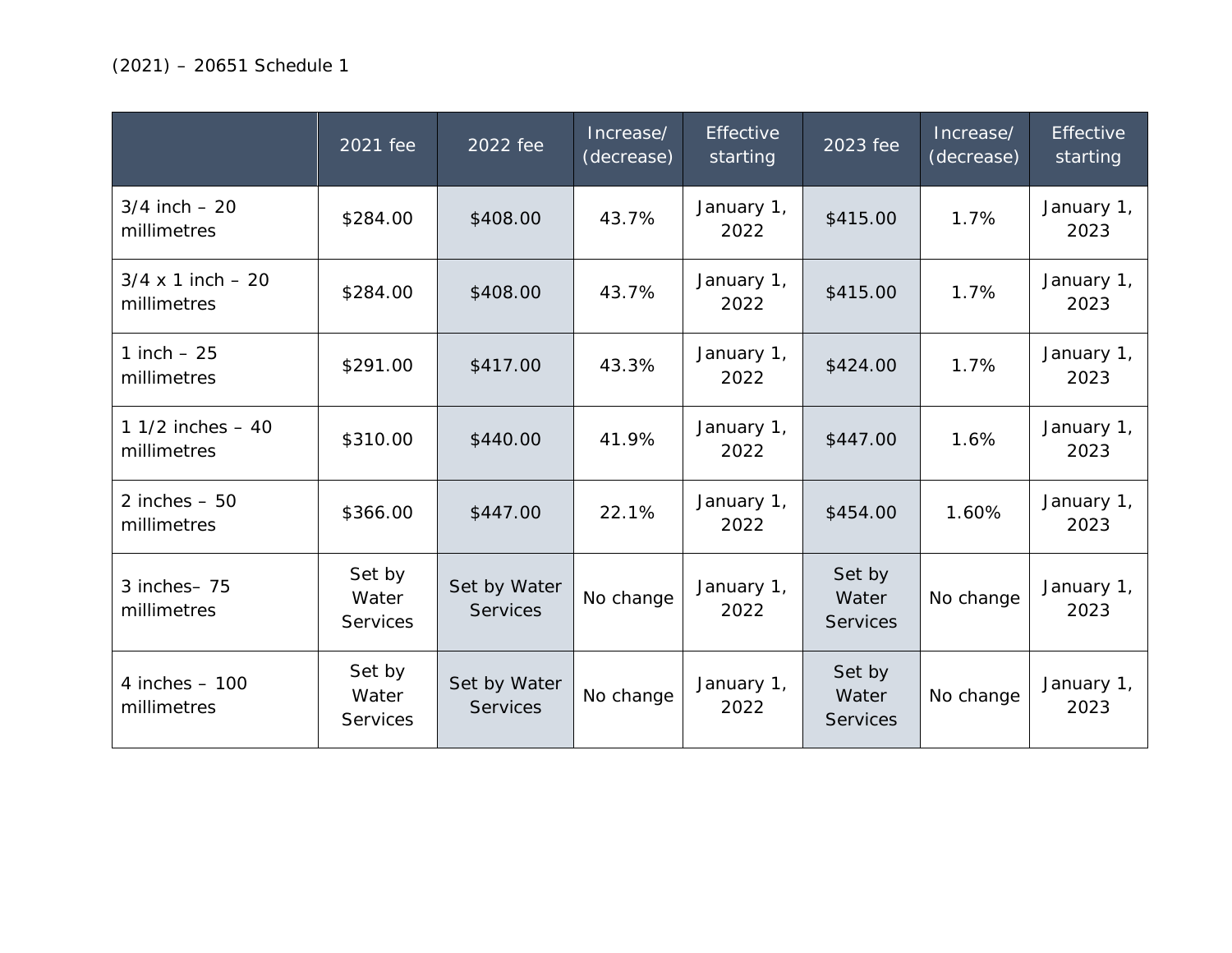|                                 | 2021 fee                           | 2022 fee                        | Increase/<br>(decrease) | Effective<br>starting | 2023 fee                           | Increase/<br>(decrease) | <b>Effective</b><br>starting |
|---------------------------------|------------------------------------|---------------------------------|-------------------------|-----------------------|------------------------------------|-------------------------|------------------------------|
| 6 inches $-150$<br>millimetres  | Set by<br>Water<br><b>Services</b> | Set by Water<br><b>Services</b> | No change               | January 1,<br>2022    | Set by<br>Water<br><b>Services</b> | No change               | January 1,<br>2023           |
| 8 inches $-200$<br>millimetres  | Set by<br>Water<br><b>Services</b> | Set by Water<br><b>Services</b> | No change               | January 1,<br>2022    | Set by<br>Water<br><b>Services</b> | No change               | January 1,<br>2023           |
| 10 inches $-250$<br>millimetres | Set by<br>Water<br><b>Services</b> | Set by Water<br><b>Services</b> | No change               | January 1,<br>2022    | Set by<br>Water<br><b>Services</b> | No change               | January 1,<br>2023           |

Any water customer having doubts as to the accuracy of the water meter installed on the water customer's premises may request that the meter be tested by entering into a meter testing agreement as outlined in the Customer Accounts Water and Wastewater Bylaw, and shall be at a rate equal to the corresponding Water Meter Testing Charges listed in Table 5.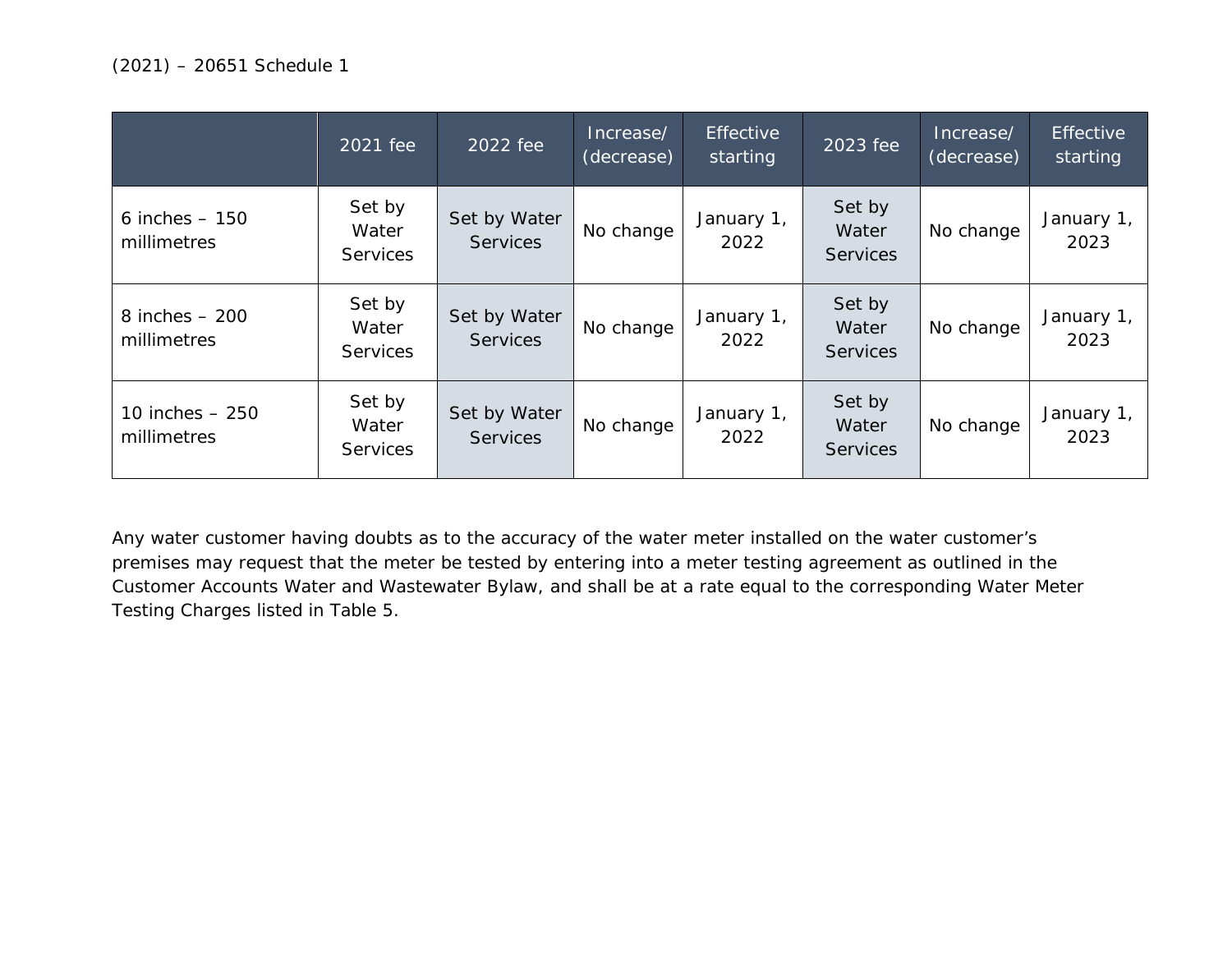|                                                              | 2021 fee | 2022 fee | Increase/<br>(decrease) | <b>Effective</b><br>starting | 2023 fee | Increase/<br>(decrease) | <b>Effective</b><br>starting |
|--------------------------------------------------------------|----------|----------|-------------------------|------------------------------|----------|-------------------------|------------------------------|
| Home builder metre<br>kits $-3/4 \times 1$ inch – per<br>kit | \$207.00 | \$215.00 | 3.9%                    | January 1,<br>2022           | \$219.00 | 1.9%                    | January 1,<br>2023           |
| Bulk water rate charge<br>- per cubic metre                  | \$3.75   | \$3.86   | 2.9%                    | January 1,<br>2022           | \$4.00   | 3.6%                    | January 1,<br>2023           |
| New - Call Out Rate<br><b>After Hours</b>                    | N/A      | \$144.00 | N/A                     | January 1,<br>2022           | \$147.00 | 2.1%                    | January 1,<br>2023           |
| New - Call Out Rate<br><b>Business Hours</b>                 | N/A      | \$97.00  | N/A                     | January 1,<br>2022           | \$99.00  | 2.1%                    | January 1,<br>2023           |
| New - Missed<br><b>Appointment Fee</b>                       | N/A      | \$97.00  | N/A                     | January 1,<br>2022           | \$99.00  | 2.1%                    | January 1,<br>2023           |

**Table 6 (Table 69) - Other water meter related fees**

Water Meter Builder kit charges are payable on invoice provided after the provision of home builder water meter kits by Water Services staff to home builders.

The charge for all bulk water sales by the City from the municipal water supply, including bulk water sold from City of Guelph filling stations or from City of Guelph fire hydrants, shall be at the rate of \$3.86 per cubic metre of water supplied (2022) and at the rate of \$4.00 per cubic metre of water supplied (2023) .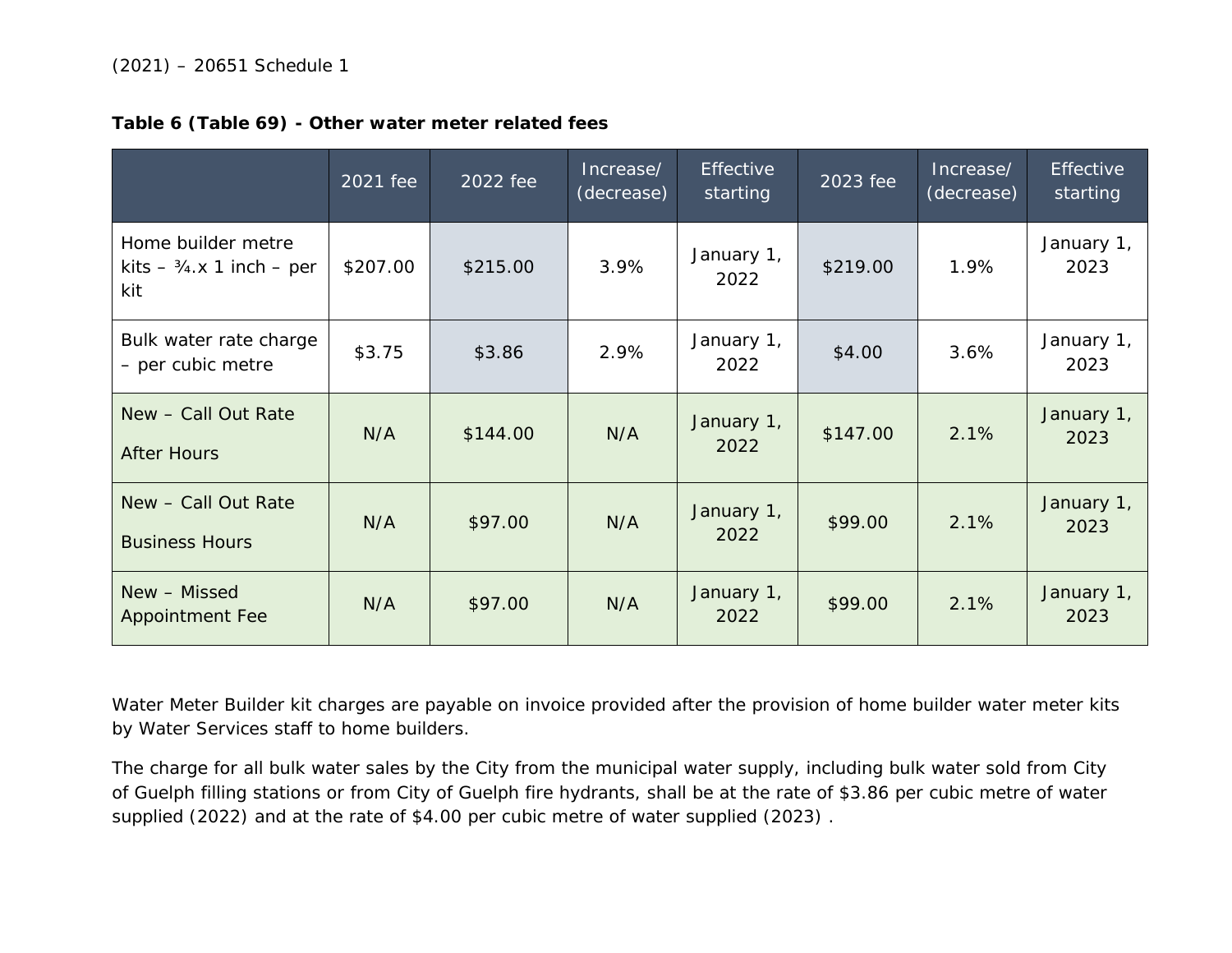#### (2021) – 20651 Schedule 1

The charge for replacing or repairing a frozen water meter, or a water meter damaged by a customer, is based on the meter size to be replaced or repaired, and shall be at a rate equal to the corresponding Water Meter Connection Charge listed in Table 4.

Where a water meter service call is requested during regular business hours of Monday to Friday, 8:00 a.m. to 4:00 p.m., excluding statutory holidays observed by the City, and it is determined a private side matter, charges are payable on invoice provided after and shall be at a rate equal to the corresponding Call Out Rate – Business Hours in Table 6 (Table 69).

Where a water meter service call is requested outside of regular business hours of Monday to Friday, 8:00 a.m. to 4:00 p.m., excluding statutory holidays observed by the City, and it is determined a private side matter, charges are payable on invoice provided after and shall be at a rate equal to the corresponding Call Out Rate – After Hours in Table 6 (Table 69).

Where a water meter service appointment is scheduled with City staff or a third-party vendor on behalf of the City, and missed or not attended by the customer, charges are payable on invoice provided after and shall be at a rate equal to the corresponding Missed Appointment Fee in Table 6 (Table 69).

#### **Table 7 (Table 70) - Fire hydrant related charges**

|                                                                                     | 2021 fee | 2022 fee | Increase/<br>(decrease) | Effective<br>starting | 2023 fee | Increase/<br>(decrease) | Effective<br>starting |
|-------------------------------------------------------------------------------------|----------|----------|-------------------------|-----------------------|----------|-------------------------|-----------------------|
| Monthly rental for each<br>5 hydrant metre and<br>backflow preventer<br>combination | \$350.00 | \$357.00 | 2.0%                    | January 1,<br>2022    | \$364.00 | 2.0%                    | January 1<br>2023     |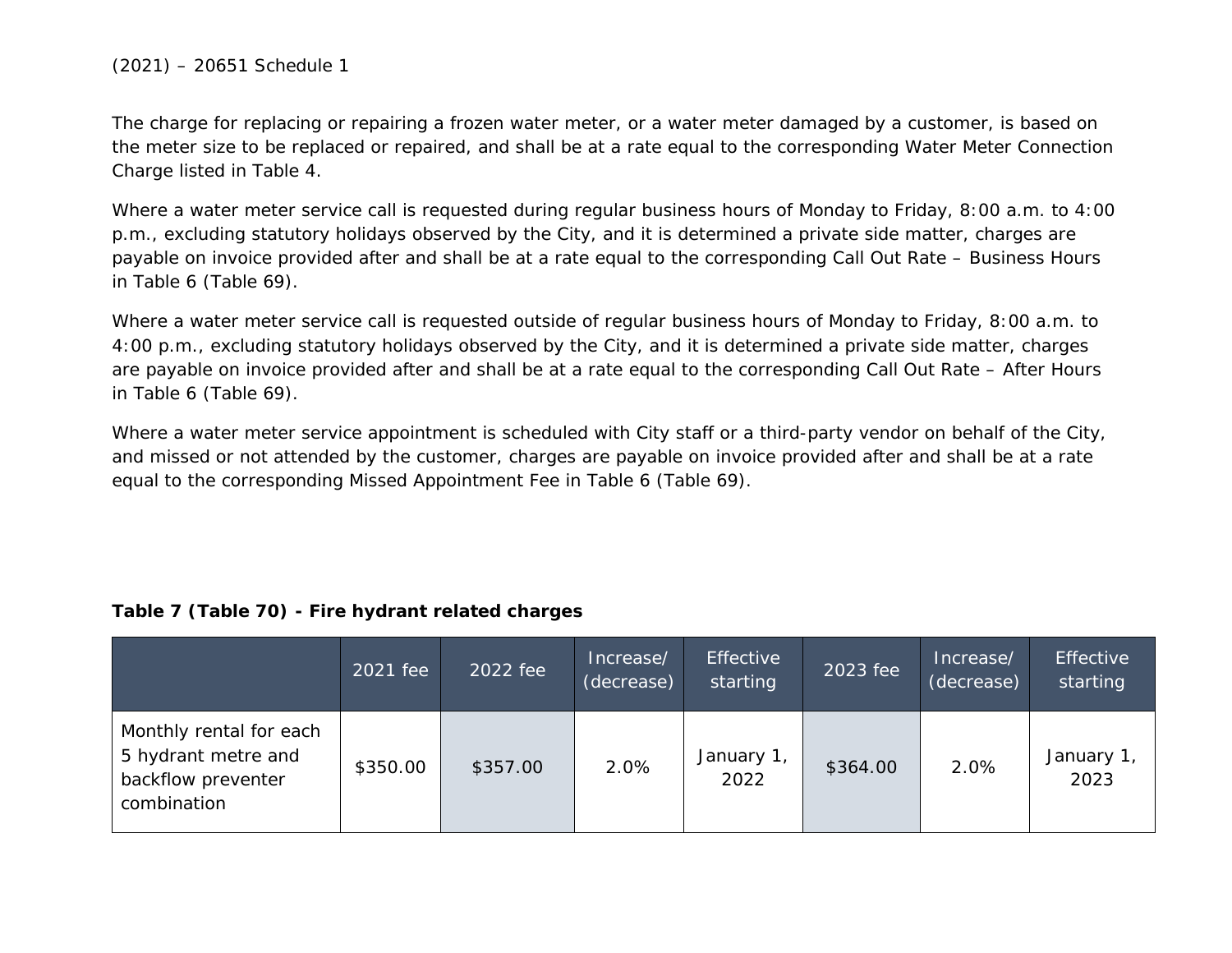Fire Hydrant Meter and Backflow Preventer Installation, Rental and Water Supply Charges

The charge for a Fire Hydrant Meter Installation and Rental is based on actual labour costs, payroll burden costs, overhead and administration costs, vehicle, equipment, materials, and all property restoration costs.

The monthly rental charge for each fire hydrant meter and backflow preventer combination is \$357.00 (2022) and \$364.00 (2023).

The volume charge is billed at the Bulk Water Rate set out in Table 6.

Fire Hydrant Meter and/or Backflow Preventor Repair/Replacement

The charge to repair or replace a lost or damaged fire hydrant meter or backflow preventor is based on actual labour costs, payroll burden costs, overhead and administration costs, vehicle, equipment, materials, and all property restoration costs.

#### Fire Hydrant Relocation

Every customer-requested fire hydrant relocation requires a written agreement between the requesting customer and Water Services. The charge for relocation of a fire hydrant as requested by a customer is based on actual labour costs, payroll burden costs, overhead and administration costs, vehicle, equipment, materials, and all property restoration costs. As the relocation of an existing fire hydrant may result in loss of fire protection for existing customers, the related costs of maintaining fire protection to these affected customers will be borne by the customer requesting and paying for the fire hydrant relocation.

#### Fire Hydrant Damage Repair

The charge to repair a damaged fire hydrant is based on actual labour costs, payroll burden costs, overhead and administration costs, vehicle, equipment, materials, and all property restoration costs.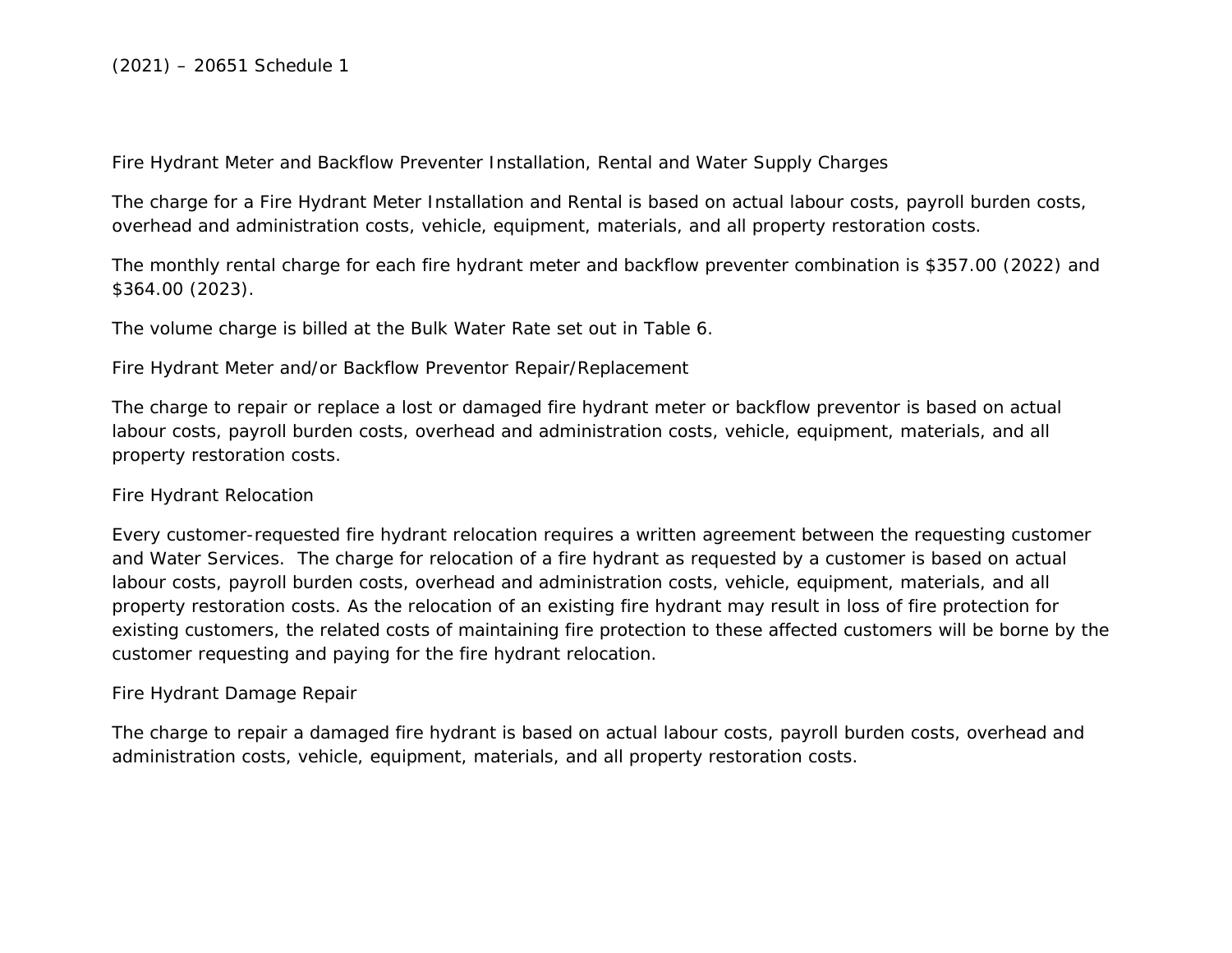|                                                                                  | 2021 fee | 2022 fee | Increase/<br>(decrease) | <b>Effective</b><br>starting | 2023 fee | Increase/<br>(decrease) | <b>Effective</b><br>starting |
|----------------------------------------------------------------------------------|----------|----------|-------------------------|------------------------------|----------|-------------------------|------------------------------|
| Water turn off/turn on<br>requests - After Hours                                 | \$271.00 | \$279.00 | 3.0%                    | January 1,<br>2022           | \$284.00 | 1.8%                    | January 1<br>2023            |
| New - Water turn<br>off/turn on requests -<br>Business Hours - per<br>visit cost | N/A      | \$55.00  | N/A                     | January 1,<br>2022           | \$56.00  | 1.8%                    | January 1,<br>2023           |

|  |  |  | Table 8 (Table 71) - Charges for distribution system infrastructure, installation and maintenance |  |
|--|--|--|---------------------------------------------------------------------------------------------------|--|
|  |  |  |                                                                                                   |  |

During regular business hours of Monday to Friday, 8:00 a.m. to 4:00 p.m., excluding statutory holidays observed by the City, the following services are charged based on actual labour costs, payroll burden costs, overhead and administration costs, vehicle, equipment, materials, and all property restoration costs:

Watermain tapping services;

Water service replacements;

New subdivision connections, inspections, shutdowns, and bacteriological testing;

Thawing frozen water pipes on private property;

Locating and/or leak detecting private services on private property; and

Supervision of the private repair of water services and watermains;

Outside regular business hours, being Monday to Friday, 4:00 p.m. to 8:00 a.m., weekends, and all statutory holidays observed by the City: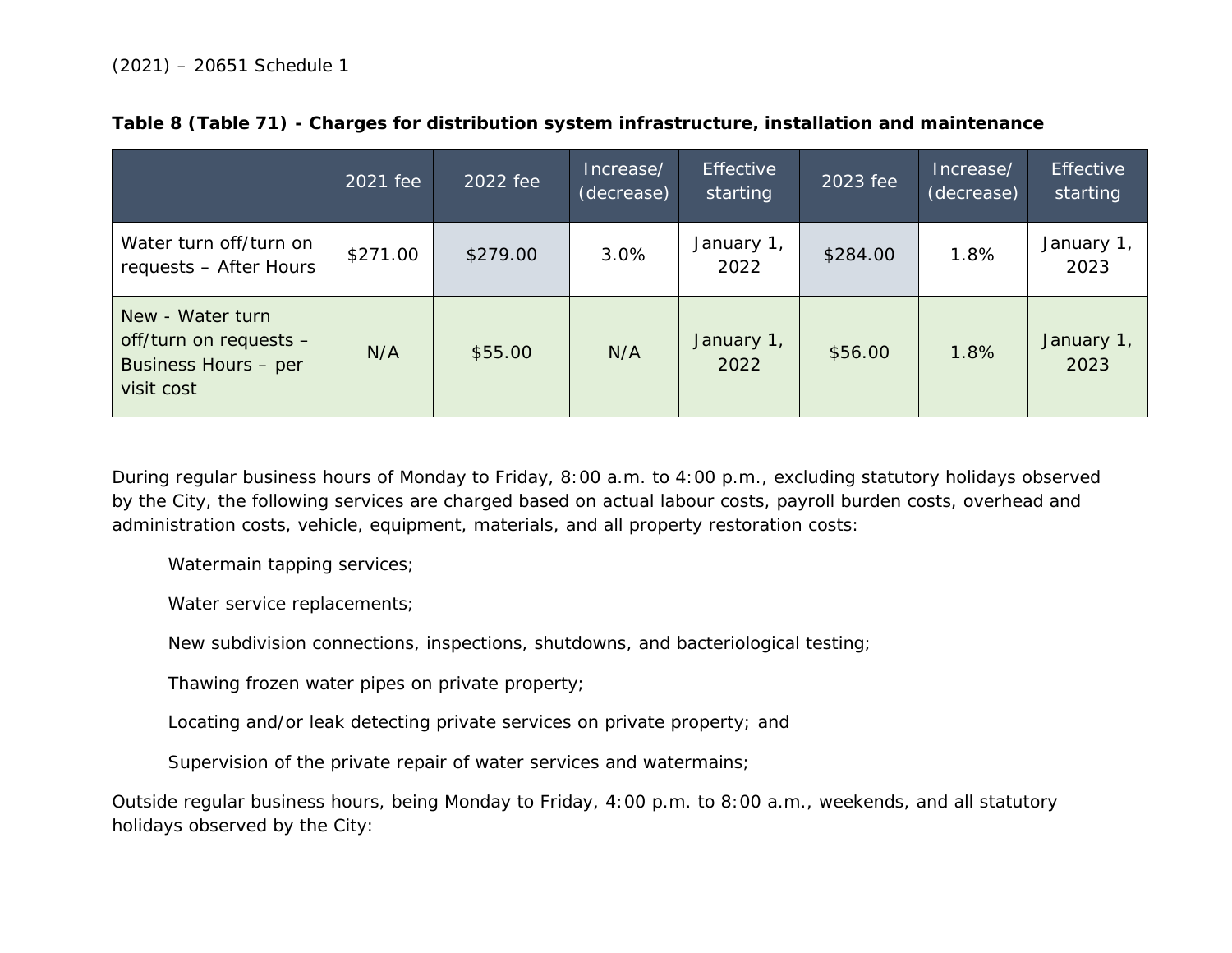Water service turn off and water service turn on requests will be charged at a rate of \$279.00 + tax (2022) and \$284.00 + tax (2023) and

All other services will be charged a minimum 2 hour fee based on actual labour costs, payroll burden costs, overhead and administration costs, vehicle, equipment, materials, and all property restoration costs.

|                                | 2021 fee    | 2022 fee    | Increase/<br>(decrease) | <b>Effective</b><br>starting | 2023 fee    | Increase/<br>(decrease) | <b>Effective</b><br>starting |
|--------------------------------|-------------|-------------|-------------------------|------------------------------|-------------|-------------------------|------------------------------|
| 4 inch $-100$<br>millimetres   | \$10,000.00 | \$10,000.00 | 0.0%                    | January 1,<br>2022           | \$10,000.00 | 0.0%                    | January 1,<br>2023           |
| 6 inch $-150$<br>millimetres   | \$10,500.00 | \$10,500.00 | 0.0%                    | January 1,<br>2022           | \$10,500.00 | 0.0%                    | January 1,<br>2023           |
| $8$ inch $-200$<br>millimetres | \$11,000.00 | \$11,000.00 | 0.0%                    | January 1,<br>2022           | \$11,000.00 | 0.0%                    | January 1,<br>2023           |

### **Table 9 (Table 72) - Deposit fees for sanitary service installation**

### **Table 10 (Table 73) - Deposit fees for storm service installation**

|                              | 2021 fee    | 2022 fee    | Increase/<br>(decrease) | <b>Effective</b><br>starting | 2023 fee    | Increase/<br>(decrease) | <b>Effective</b><br>starting |
|------------------------------|-------------|-------------|-------------------------|------------------------------|-------------|-------------------------|------------------------------|
| 6 inch $-150$<br>millimetres | \$10,000.00 | \$10,000.00 | 0.0%                    | January 1<br>2022            | \$10,000.00 | 0.0%                    | January 1<br>2023            |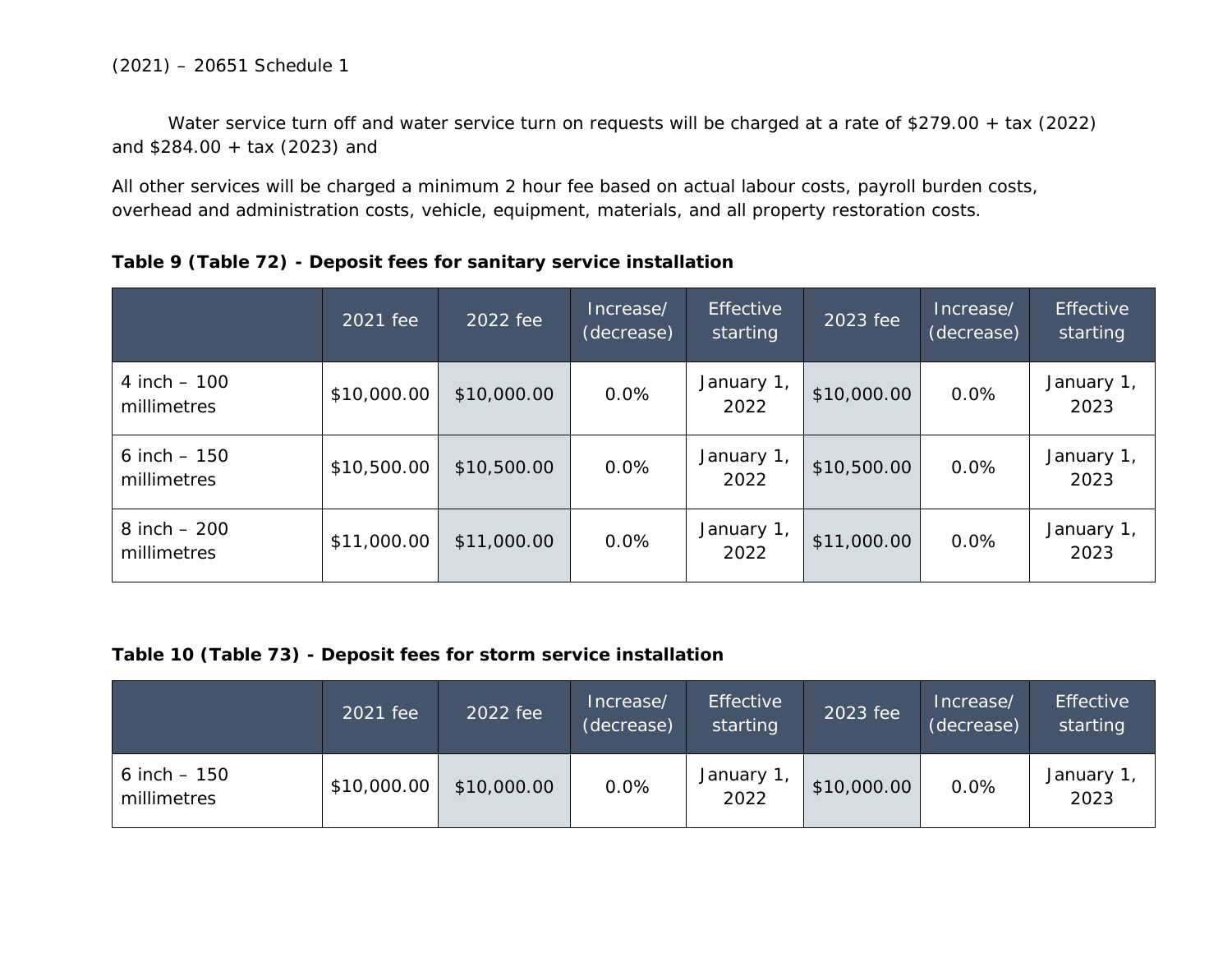|                               | 2021 fee    | 2022 fee    | Increase/<br>(decrease) | Effective<br>starting | 2023 fee    | Increase/<br>(decrease) | Effective<br>starting |
|-------------------------------|-------------|-------------|-------------------------|-----------------------|-------------|-------------------------|-----------------------|
| 8 inch $-200$<br>millimetres  | \$11,000.00 | \$11,000.00 | 0.0%                    | January 1,<br>2022    | \$11,000.00 | 0.0%                    | January 1,<br>2023    |
| 10 inch $-250$<br>millimetres | \$11,500.00 | \$11,500.00 | 0.0%                    | January 1,<br>2022    | \$11,500.00 | 0.0%                    | January 1,<br>2023    |
| 12 inch $-300$<br>millimetres | \$12,000.00 | \$12,000.00 | 0.0%                    | January 1,<br>2022    | \$12,000.00 | 0.0%                    | January 1,<br>2023    |
| 15 inch $-375$<br>millimetres | \$13,000.00 | \$13,000.00 | 0.0%                    | January 1,<br>2022    | \$13,000.00 | 0.0%                    | January 1,<br>2023    |
| 18 inch $-450$<br>millimetres | \$14,000.00 | \$14,000.00 | 0.0%                    | January 1,<br>2022    | \$14,000.00 | 0.0%                    | January 1,<br>2023    |
| 21 inch $-525$<br>millimetres | \$15,000.00 | \$15,000.00 | 0.0%                    | January 1,<br>2022    | \$15,000.00 | 0.0%                    | January 1,<br>2023    |
| 24 inch $-600$<br>millimetres | \$16,000.00 | \$16,000.00 | 0.0%                    | January 1,<br>2022    | \$16,000.00 | 0.0%                    | January 1,<br>2023    |
| 27 inch $-675$<br>millimetres | \$17,500.00 | \$17,500.00 | 0.0%                    | January 1,<br>2022    | \$17,500.00 | 0.0%                    | January 1,<br>2023    |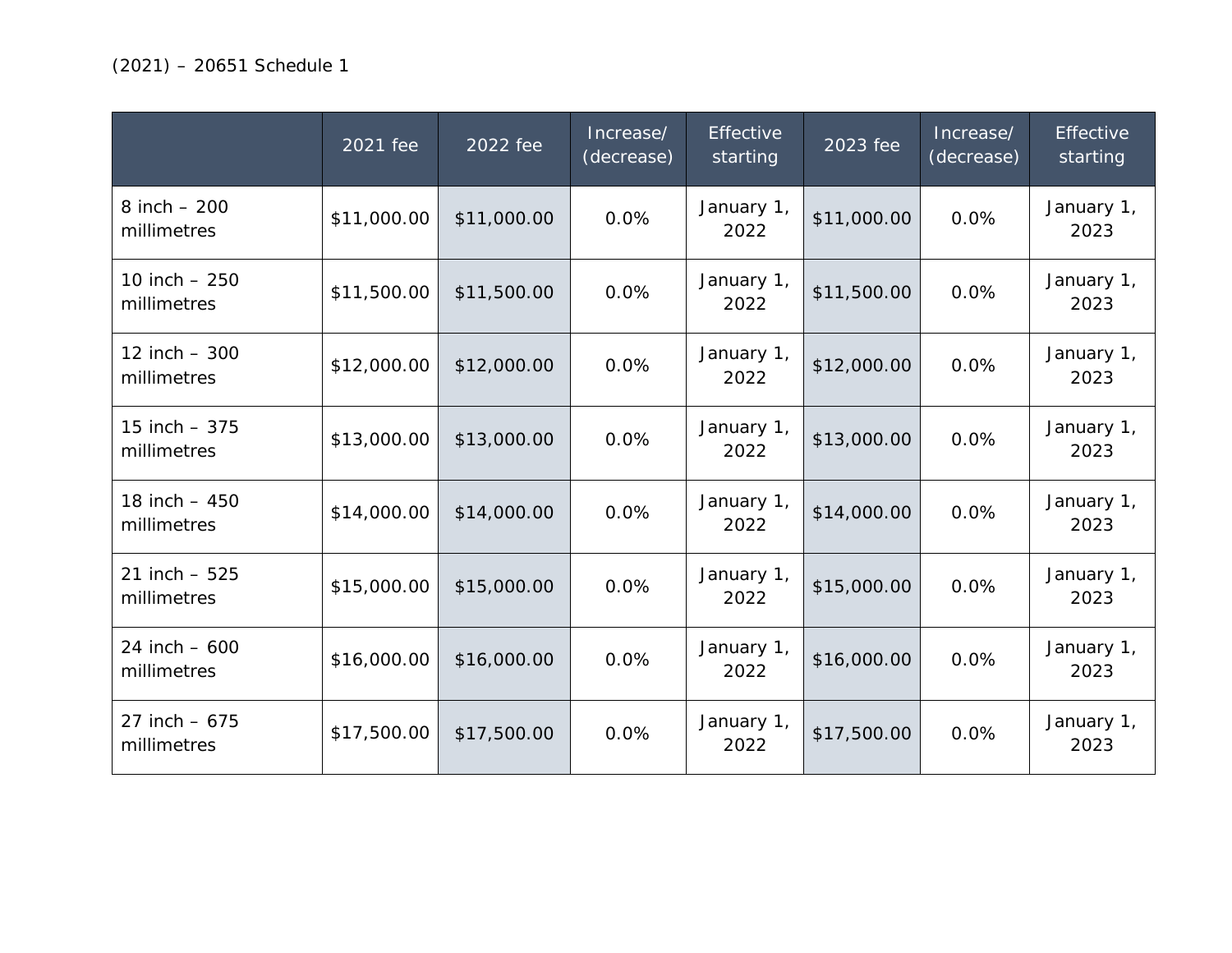|                               | 2021 fee    | 2022 fee    | Increase/<br>(decrease) | <b>Effective</b><br>starting | 2023 fee    | Increase/<br>(decrease) | <b>Effective</b><br>starting |
|-------------------------------|-------------|-------------|-------------------------|------------------------------|-------------|-------------------------|------------------------------|
| 30 inch $-750$<br>millimetres | \$19,500.00 | \$19,500.00 | 0.0%                    | January 1<br>2022            | \$19,500.00 | 0.0%                    | January 1<br>2023            |

# **Table 11 (Table 74) - Deposit fees for water service installation**

|                                | 2021 fee    | 2022 fee    | Increase/<br>(decrease) | <b>Effective</b><br>starting | 2023 fee    | Increase/<br>(decrease) | <b>Effective</b><br>starting |
|--------------------------------|-------------|-------------|-------------------------|------------------------------|-------------|-------------------------|------------------------------|
| 1 inch $-25$<br>millimetres    | \$10,500.00 | \$10,500.00 | $0.0\%$                 | 0.0%                         | \$10,500.00 | 0.0%                    | January 1,<br>2023           |
| 2 inch $-50$<br>millimetres    | \$11,000.00 | \$11,000.00 | 0.0%                    | January 1,<br>2022           | \$11,000.00 | 0.0%                    | January 1,<br>2023           |
| 6 inch $-150$<br>millimetres   | \$15,000.00 | \$15,000.00 | 0.0%                    | January 1,<br>2022           | \$15,000.00 | 0.0%                    | January 1,<br>2023           |
| $8$ inch $-200$<br>millimetres | \$16,500.00 | \$16,500.00 | 0.0%                    | January 1,<br>2022           | \$16,500.00 | 0.0%                    | January 1,<br>2023           |
| 10 inch $-250$<br>millimetres  | \$18,000.00 | \$18,000.00 | 0.0%                    | January 1,<br>2022           | \$18,000.00 | 0.0%                    | January 1,<br>2023           |
| 12 inch $-300$<br>millimetres  | \$20,000.00 | \$20,000.00 | 0.0%                    | January 1,<br>2022           | \$20,000.00 | 0.0%                    | January 1,<br>2023           |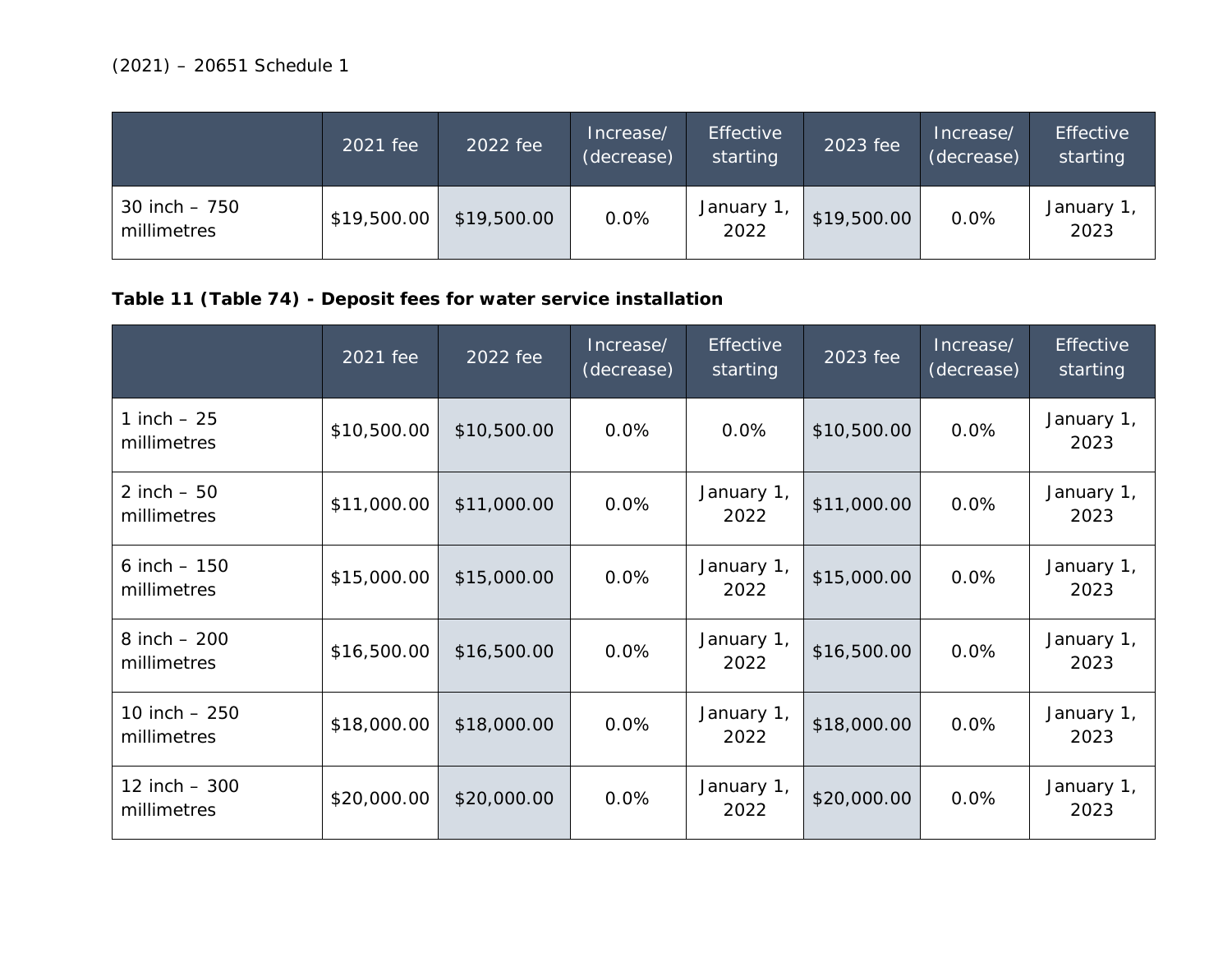All customers applying for storm, sanitary, and water service installations are to provide, at the time of application for a building permit, a deposit as set out in Tables 9, 10 and 11. Deposit Fees for Sanitary, Storm, and Water Service Installations. Customers agree and acknowledge that this is a deposit only and that they will be fully responsible for payment of all progress and/or final invoices issued by the City. If the actual costs of installation are less than the deposit, the balance of the deposit will be returned to the customer after completion of the work.

All progress invoices and/or final invoices are charged based on actual installation costs, which, in turn, are based on actual labour costs, payroll burden costs, overhead and administration costs, vehicle, equipment, materials, tendered contracts and all property restoration costs. Costs may vary depending on factors like traffic control, weather conditions, local underground conditions, depth of frost, need for dewatering, and soil disposal requirements.

|                                                                             | 2021 fee | 2022 fee | Increase/<br>(decrease) | Effective<br>starting | 2023 fee | Increase/<br>(decrease) | <b>Effective</b><br>starting |
|-----------------------------------------------------------------------------|----------|----------|-------------------------|-----------------------|----------|-------------------------|------------------------------|
| Wastewater<br>Overstrength Surcharge<br>per (1,000 litres of<br>wastewater) | \$0.40   | \$0.41   | 2.6%                    | January 1,<br>2022    | \$0.42   | 3.0%                    | January 1,<br>2023           |
| New - Sewer Block<br>Response - Business<br><b>Hours</b>                    | N/A      | \$295.00 | N/A                     | January 1,<br>2022    | \$300.00 | 1.70%                   | January 1,<br>2023           |

#### **Table 12 (Table 75) - Wastewater Overstrength Surcharge Agreement Fees and other fees**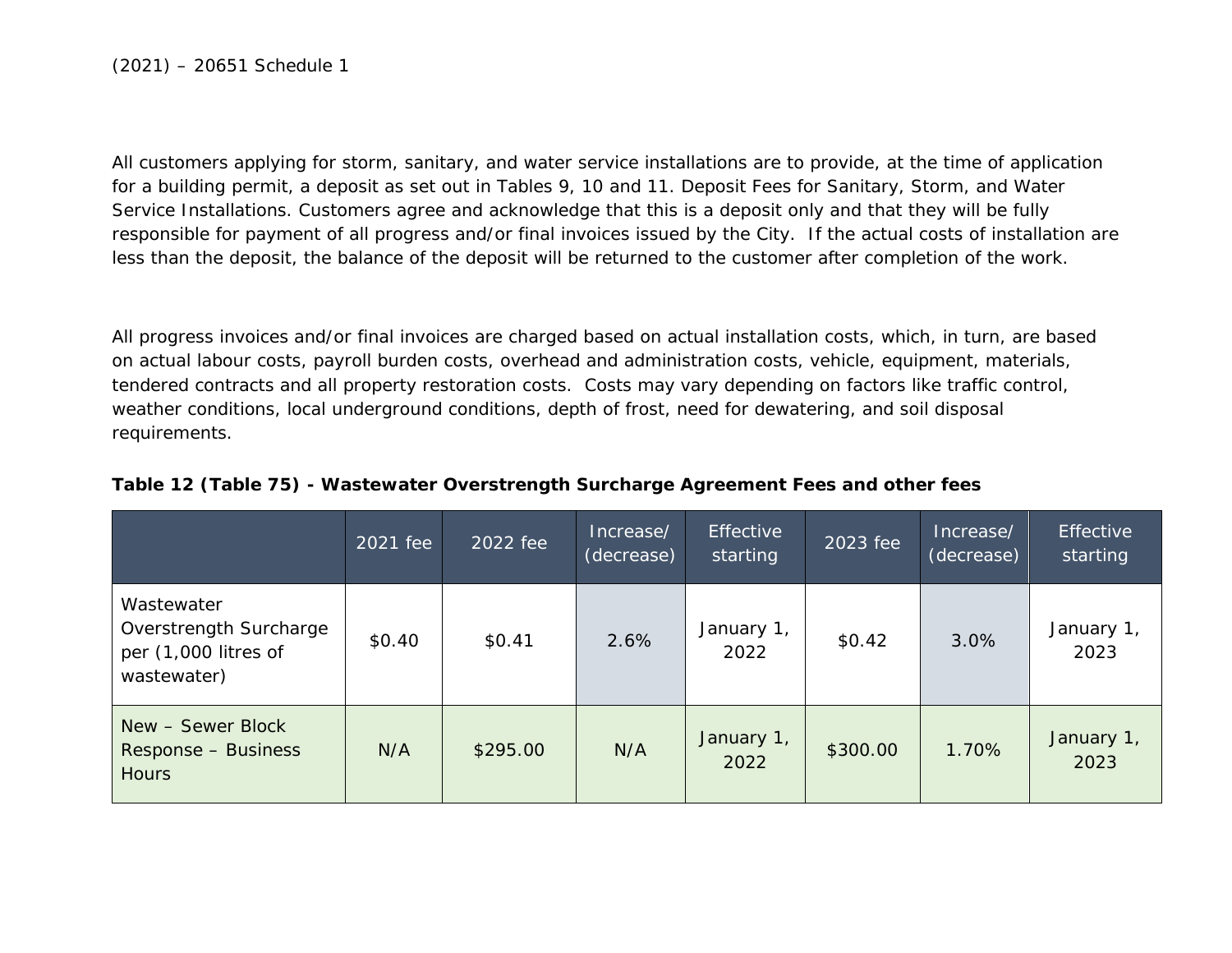|                                                                          | 2021 fee | 2022 fee | Increase/<br>(decrease) | <b>Effective</b><br>starting | 2023 fee | Increase/<br>(decrease) | <b>Effective</b><br>starting |
|--------------------------------------------------------------------------|----------|----------|-------------------------|------------------------------|----------|-------------------------|------------------------------|
| New - Sewer Block<br>Response - After Hours                              | N/A      | \$330.00 | N/A                     | January 1,<br>2022           | \$335.00 | 1.50%                   | January 1,<br>2023           |
| New - Sewer Block<br>Response - Statutory<br><b>Holidays and Sundays</b> | N/A      | \$400.00 | N/A                     | January 1,<br>2022           | \$410.00 | 2.50%                   | January 1,<br>2023           |

The City's Sewer Use By-law provides for Overstrength Surcharge Agreements, which in turn provide for the payment of certain Overstrength Surcharge fees. These fees are calculated using the formula provided in that bylaw. That formula includes the operating cost of the City's Wastewater Treatment Plant, which is hereby established as \$0.41 per 1,000 Litres of wastewater (2022) and \$0.42 per 1,000 Litres of wastewater (2023).

Where a sewer block response is requested during regular business hours of Monday to Friday, 8:00 a.m. to 4:00 p.m., excluding statutory holidays observed by the City, and it is determined a private side matter, charges are payable on invoice provided after and shall be at a rate equal to the corresponding Sewer Block Response – Business Hours in Table 12 (Table 75).

Where a sewer block response is requested outside of regular business hours of Monday to Friday, 8:00 a.m. to 4:00 p.m., excluding statutory holidays observed by the City, and it is determined a private side matter, charges are payable on invoice provided after and shall be at a rate equal to the corresponding Sewer Block Response – After Hours in Table 12 (Table 75).

Where a sewer block response is requested on a Sunday or statutory holiday observed by the City and it is determined a private side matter, charges are payable on invoice provided after and shall be at a rate equal to the corresponding Sewer Block Response – Statutory Holidays and Sundays in Table 12 (Table 75).